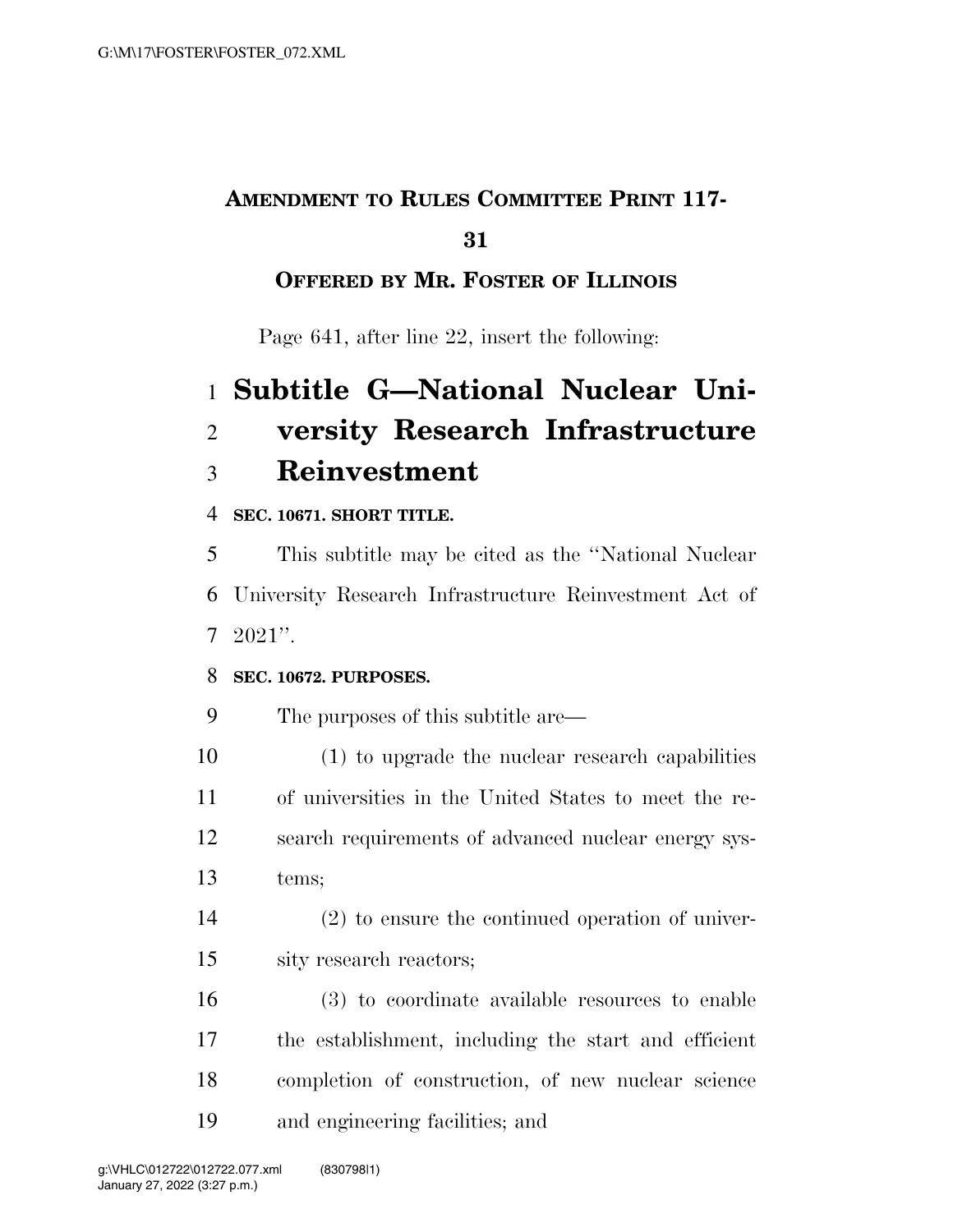| $\mathbf{1}$   | $(4)$ to support—                                      |  |  |  |  |  |  |  |
|----------------|--------------------------------------------------------|--|--|--|--|--|--|--|
| $\overline{2}$ | (A) workforce development critical to                  |  |  |  |  |  |  |  |
| 3              | maintaining United States leadership in nuclear        |  |  |  |  |  |  |  |
| $\overline{4}$ | science and engineering and related disciplines;       |  |  |  |  |  |  |  |
| 5              | and                                                    |  |  |  |  |  |  |  |
| 6              | (B) the establishment or enhancement of                |  |  |  |  |  |  |  |
| 7              | nuclear science and engineering capabilities and       |  |  |  |  |  |  |  |
| 8              | other, related capabilities at historically Black      |  |  |  |  |  |  |  |
| 9              | colleges and universities, Tribal colleges or uni-     |  |  |  |  |  |  |  |
| 10             | versities, minority-serving institutions, EPSCoR       |  |  |  |  |  |  |  |
| 11             | universities, junior or community colleges, and        |  |  |  |  |  |  |  |
| 12             | associate-degree-granting colleges                     |  |  |  |  |  |  |  |
|                |                                                        |  |  |  |  |  |  |  |
| 13             | SEC. 10673. UNIVERSITY INFRASTRUCTURE COLLABORA-       |  |  |  |  |  |  |  |
| 14             | TION.                                                  |  |  |  |  |  |  |  |
| 15             | Section $954(a)$ of the Energy Policy Act of 2005 (42) |  |  |  |  |  |  |  |
| 16             | U.S.C. $16274(a)$ is amended—                          |  |  |  |  |  |  |  |
| 17             | $(1)$ in paragraph $(2)$ by amending subpara-          |  |  |  |  |  |  |  |
| 18             | graph (D) to read as follows:                          |  |  |  |  |  |  |  |
| 19             | "(D) promote collaborations, partnerships,             |  |  |  |  |  |  |  |
| 20             | and knowledge sharing between institutions of          |  |  |  |  |  |  |  |
| 21             | higher education, National Laboratories, other         |  |  |  |  |  |  |  |
| 22             | Federal agencies, industry, and associated labor       |  |  |  |  |  |  |  |
| 23             | unions; and".                                          |  |  |  |  |  |  |  |
| 24             | $(2)$ by amending paragraph $(4)$ to read as fol-      |  |  |  |  |  |  |  |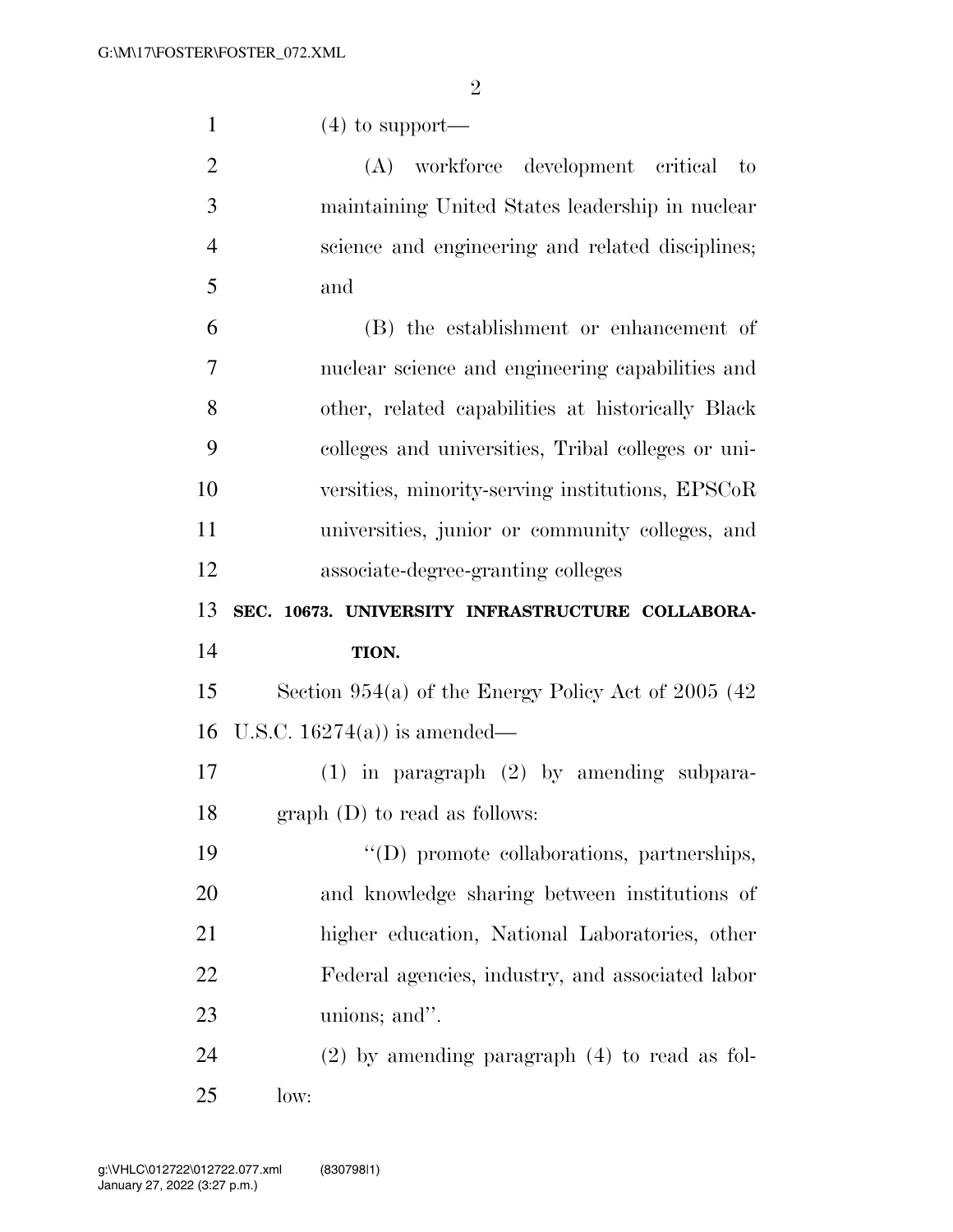| $\mathbf{1}$   | "(4) STRENGTHENING UNIVERSITY RESEARCH       |
|----------------|----------------------------------------------|
| $\overline{2}$ | AND TRAINING REACTORS AND ASSOCIATED INFRA-  |
| 3              | STRUCTURE.                                   |
| $\overline{4}$ | "(A) IN GENERAL.—In carrying out the         |
| 5              | program under this subsection, the Secretary |
| 6              | may support—                                 |
| 7              | "(i) converting research reactors from       |
| 8              | high-enrichment fuels to low-enrichment      |
| 9              | fuels and upgrading operational instrumen-   |
| 10             | tation;                                      |
| 11             | "(ii) revitalizing and upgrading exist-      |
| 12             | ing nuclear science and engineering infra-   |
| 13             | structure that support the development of    |
| 14             | advanced nuclear technologies and applica-   |
| 15             | tions;                                       |
| 16             | "(iii) regional or subregional univer-       |
| 17             | sity-led consortia to-                       |
| 18             | $\lq(1)$ broaden access to university        |
| 19             | research reactors;                           |
| 20             | "(II) enhance existing university-           |
| 21             | based nuclear science and engineering        |
| 22             | infrastructure; and                          |
| 23             | "(III) provide project manage-               |
| 24             | ment, technical support, quality engi-       |
| 25             | neering and inspections, manufac-            |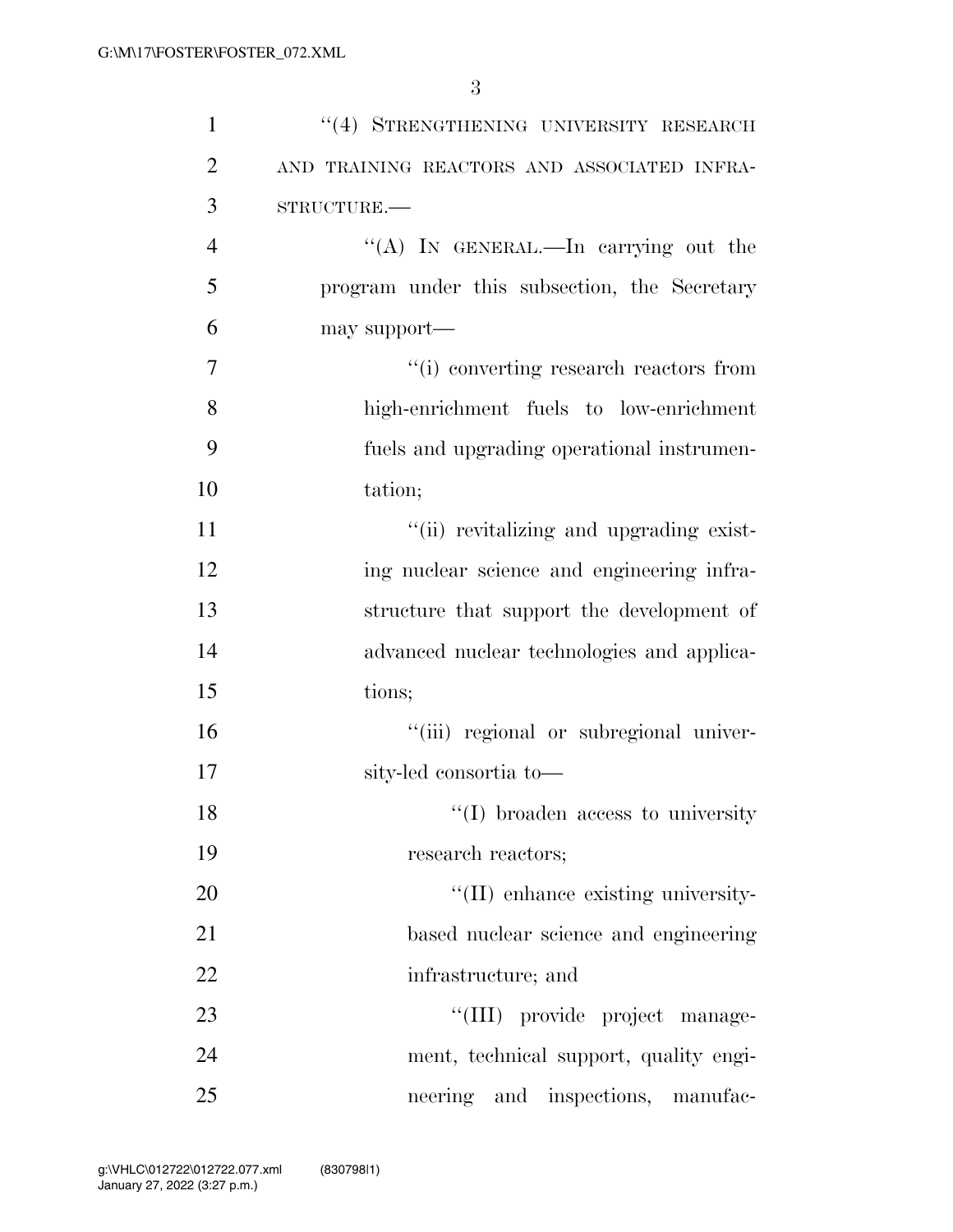| $\mathbf{1}$   | turing, and nuclear material sup-                       |  |  |  |  |  |  |  |
|----------------|---------------------------------------------------------|--|--|--|--|--|--|--|
| $\overline{2}$ | port.";                                                 |  |  |  |  |  |  |  |
| 3              | "(iv) student training programs, in                     |  |  |  |  |  |  |  |
| $\overline{4}$ | collaboration with the United States nu-                |  |  |  |  |  |  |  |
| 5              | clear industry, in relicensing and upgrad-              |  |  |  |  |  |  |  |
| 6              | ing reactors, including through the provi-              |  |  |  |  |  |  |  |
| $\overline{7}$ | sion of technical assistance; and                       |  |  |  |  |  |  |  |
| 8              | $f'(v)$ reactor improvements that em-                   |  |  |  |  |  |  |  |
| 9              | phasize research, training, and education,              |  |  |  |  |  |  |  |
| 10             | including through the Innovations in Nu-                |  |  |  |  |  |  |  |
| 11             | clear Infrastructure and Education Pro-                 |  |  |  |  |  |  |  |
| 12             | gram or any similar program.                            |  |  |  |  |  |  |  |
| 13             | "(B) Of any amounts appropriated to                     |  |  |  |  |  |  |  |
| 14             | carry out the program under this subsection,            |  |  |  |  |  |  |  |
| 15             | there is authorized to be appropriated to the           |  |  |  |  |  |  |  |
| 16             | Secretary to carry out clauses (ii) and (iii) of        |  |  |  |  |  |  |  |
| 17             | subparagraph $(A)$ \$55,000,000 for each of fis-        |  |  |  |  |  |  |  |
| 18             | cal years $2022$ through $2026$ .".                     |  |  |  |  |  |  |  |
| 19             | SEC. 10674. ADVANCED NUCLEAR RESEARCH INFRASTRUC-       |  |  |  |  |  |  |  |
| 20             | TURE ENHANCEMENT SUBPROGRAM.                            |  |  |  |  |  |  |  |
| 21             | Section 954(a) of the Energy Policy Act of 2005 (42)    |  |  |  |  |  |  |  |
| 22             | U.S.C. $16274(a)$ , as amended by section 3, is further |  |  |  |  |  |  |  |
| 23             | amended—                                                |  |  |  |  |  |  |  |
| 24             | $(1)$ by redesignating paragraphs $(5)$ through         |  |  |  |  |  |  |  |
| 25             | $(8)$ as paragraphs $(6)$ through $(9)$ , respectively; |  |  |  |  |  |  |  |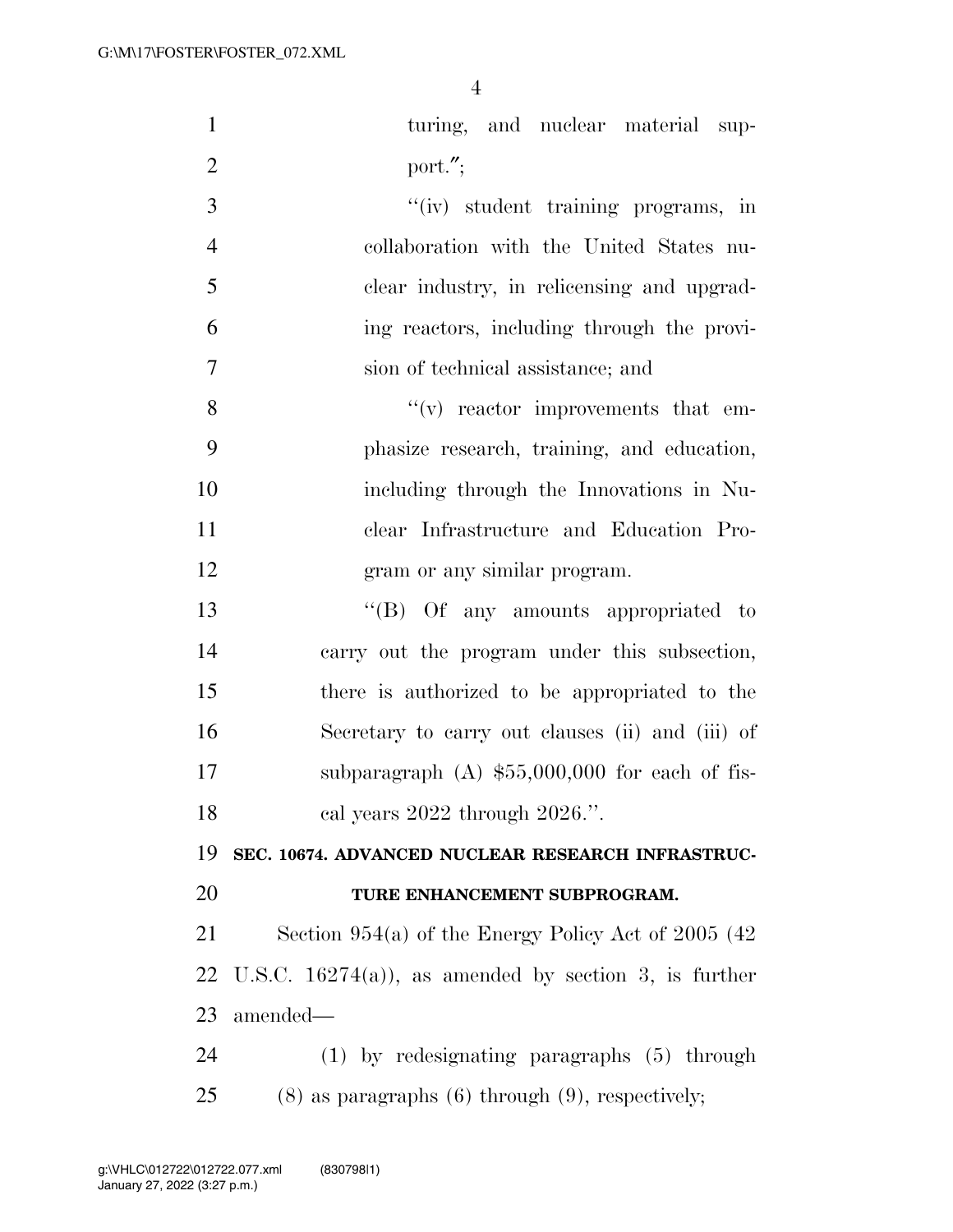| $\mathbf{1}$   | $(2)$ by inserting after paragraph $(4)$ the fol- |  |  |  |  |  |  |  |
|----------------|---------------------------------------------------|--|--|--|--|--|--|--|
| $\overline{2}$ | lowing:                                           |  |  |  |  |  |  |  |
| 3              | "(5) ADVANCED NUCLEAR RESEARCH INFRA-             |  |  |  |  |  |  |  |
| $\overline{4}$ | STRUCTURE ENHANCEMENT.-                           |  |  |  |  |  |  |  |
| 5              | "(A) IN GENERAL.—The Secretary shall              |  |  |  |  |  |  |  |
| 6              | carry out a subprogram to be known as the Ad-     |  |  |  |  |  |  |  |
| 7              | vanced Nuclear Research Infrastructure En-        |  |  |  |  |  |  |  |
| 8              | hancement Subprogram in order to-                 |  |  |  |  |  |  |  |
| 9              | "(i) demonstrate various advanced nu-             |  |  |  |  |  |  |  |
| 10             | clear reactor and nuclear microreactor con-       |  |  |  |  |  |  |  |
| 11             | cepts;                                            |  |  |  |  |  |  |  |
| 12             | "(ii) establish medical isotope produc-           |  |  |  |  |  |  |  |
| 13             | tion reactors or other specialized applica-       |  |  |  |  |  |  |  |
| 14             | tions; and                                        |  |  |  |  |  |  |  |
| 15             | "(iii) advance other research infra-              |  |  |  |  |  |  |  |
| 16             | structure that, in the determination of the       |  |  |  |  |  |  |  |
| 17             | Secretary, is consistent with the mission of      |  |  |  |  |  |  |  |
| 18             | the Department.                                   |  |  |  |  |  |  |  |
| 19             | "(B) NEW NUCLEAR SCIENCE AND ENGI-                |  |  |  |  |  |  |  |
| 20             | NEERING FACILITIES.—In carrying out the sub-      |  |  |  |  |  |  |  |
| 21             | program, the Secretary shall establish—           |  |  |  |  |  |  |  |
| 22             | $``(i)$ not more than 4 new research re-          |  |  |  |  |  |  |  |
| 23             | actors; and                                       |  |  |  |  |  |  |  |
| 24             | "(ii) new nuclear science and engi-               |  |  |  |  |  |  |  |
| 25             | neering facilities, as required to address re-    |  |  |  |  |  |  |  |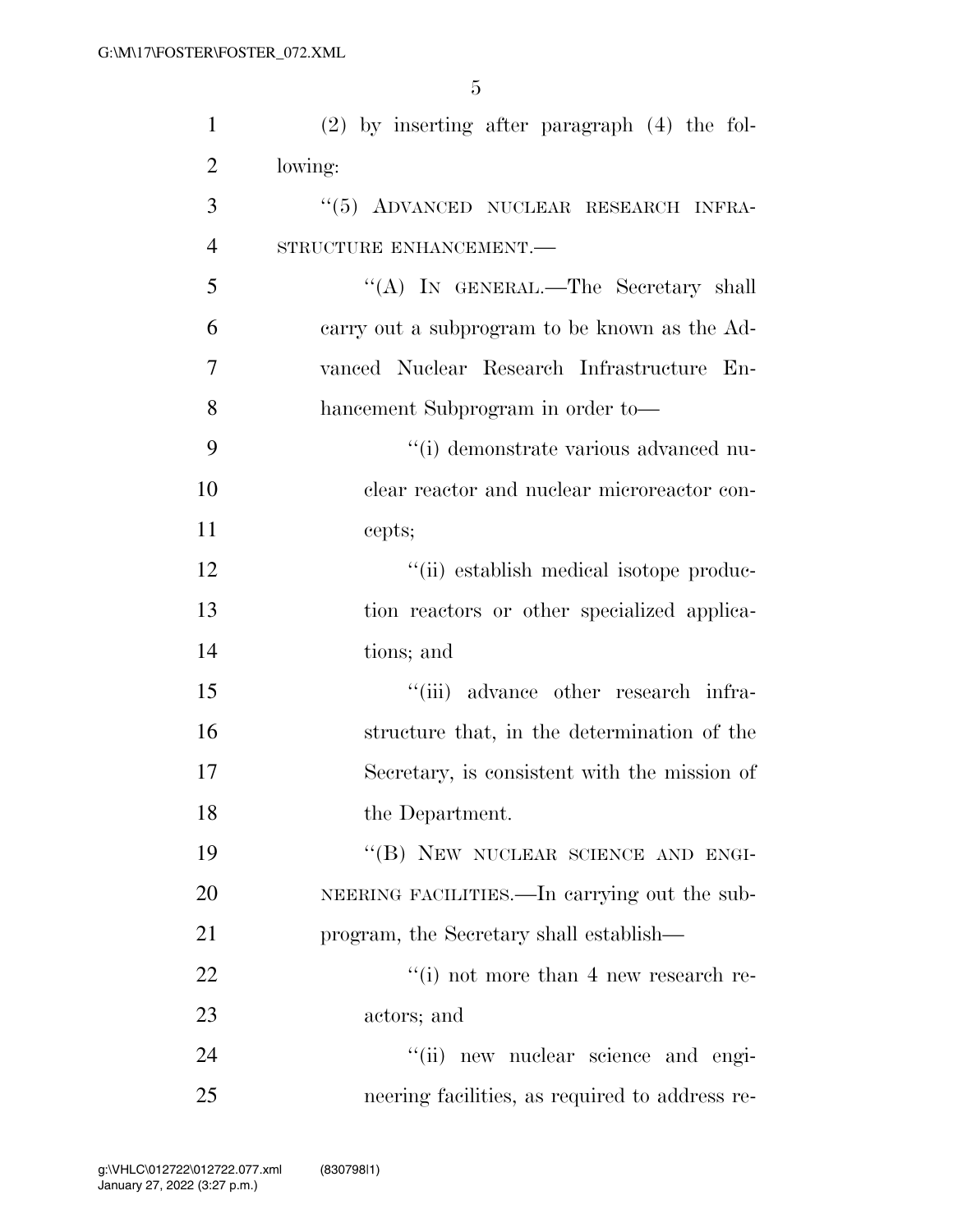| $\mathbf{1}$   | search demand and identified infrastruc-        |
|----------------|-------------------------------------------------|
| $\overline{2}$ | ture gaps.                                      |
| $\overline{3}$ | "(C) LOCATIONS.—New research reactors           |
| $\overline{4}$ | and facilities established under subparagraph   |
| 5              | (B) shall be established in a manner that—      |
| 6              | "(i) supports the regional or sub-              |
| $\overline{7}$ | regional consortia described in paragraph       |
| 8              | $(4)(C)$ ; and                                  |
| 9              | "(ii) encourages the participation of—          |
| 10             | "(I) historically Black colleges                |
| 11             | and universities;                               |
| 12             | "(II) Tribal colleges or univer-                |
| 13             | sities;                                         |
| 14             | "(III) minority-serving institu-                |
| 15             | tions;                                          |
| 16             | $\lq\lq$ (IV) EPSCoR universities;              |
| 17             | "(V) junior or community col-                   |
| 18             | leges; and                                      |
| 19             | $\lq\lq$ (VI) associate-degree-granting         |
| 20             | colleges.                                       |
| 21             | $"(D)$ FUEL REQUIREMENTS.—New<br>re-            |
| 22             | search reactors established under subparagraph  |
| 23             | (B) shall not use high-enriched uranium, as de- |
| 24             | fined in section $2001$ of division $Z$ of the  |
| 25             | Consoli5 dated Appropriations Act of 2021.      |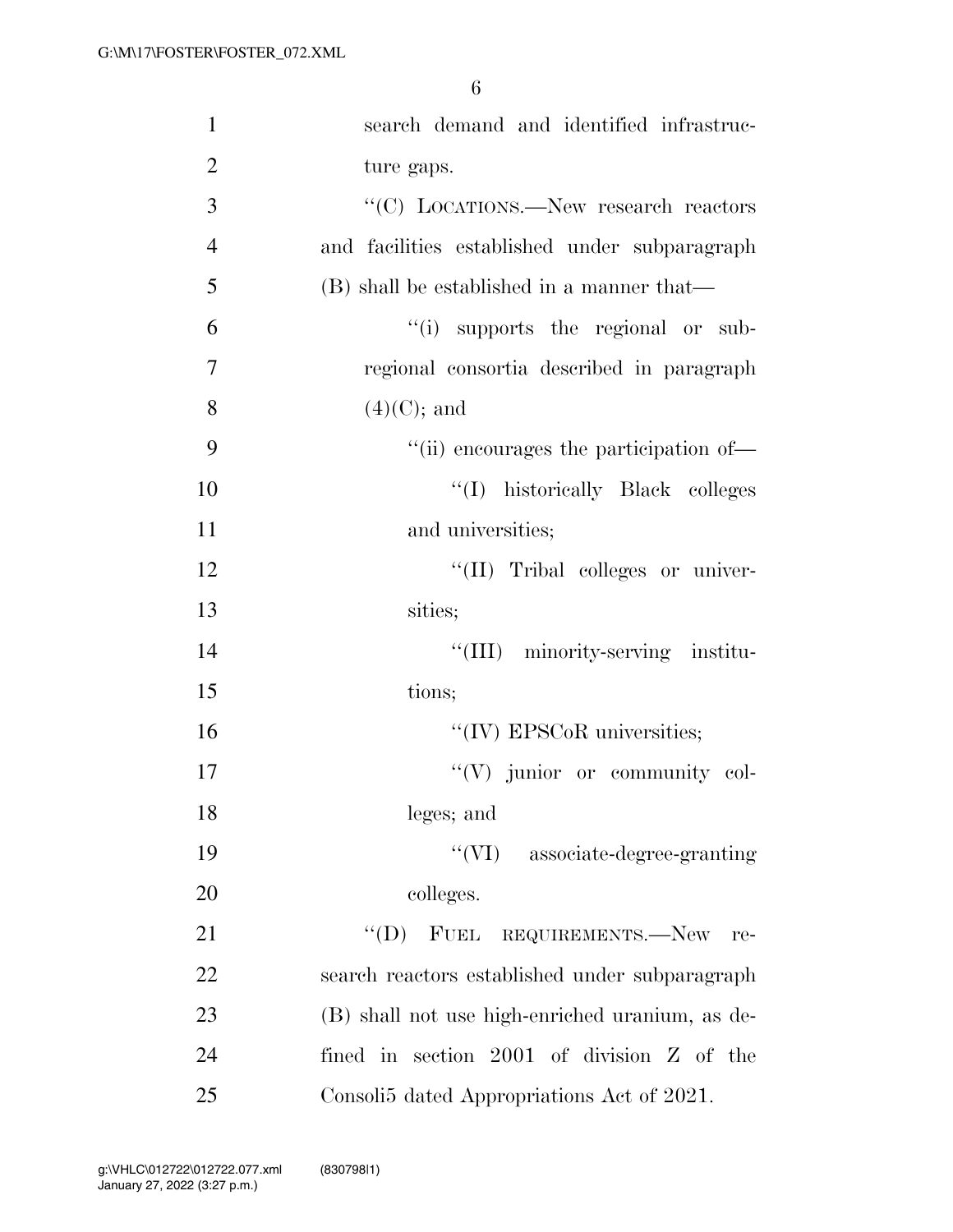| $\mathbf{1}$   | "(E) AUTHORIZATION OF<br>APPROPRIA-                   |  |  |  |  |  |  |  |
|----------------|-------------------------------------------------------|--|--|--|--|--|--|--|
| $\overline{2}$ | TIONS.—Of any amounts appropriated to carry           |  |  |  |  |  |  |  |
| 3              | out the program under this section, there are         |  |  |  |  |  |  |  |
| $\overline{4}$ | authorized to be appropriated to the Secretary        |  |  |  |  |  |  |  |
| 5              | to carry out the subprogram under this para-          |  |  |  |  |  |  |  |
| 6              | $graph$ —                                             |  |  |  |  |  |  |  |
| $\tau$         | "(i) $$10,000,000$ for fiscal year 2022;              |  |  |  |  |  |  |  |
| 8              | "(ii) $$45,000,000$ for fiscal year 2023;             |  |  |  |  |  |  |  |
| 9              | "(iii) $$60,000,000$ for fiscal year                  |  |  |  |  |  |  |  |
| 10             | 2024;                                                 |  |  |  |  |  |  |  |
| 11             | "(iv) $$65,000,000$ for fiscal year                   |  |  |  |  |  |  |  |
| 12             | 2025;                                                 |  |  |  |  |  |  |  |
| 13             | "(v) $$80,000,000$ for fiscal year 2026;              |  |  |  |  |  |  |  |
| 14             | "(vi) $$140,000,000$ for fiscal year                  |  |  |  |  |  |  |  |
| 15             | 2027;                                                 |  |  |  |  |  |  |  |
| 16             | "(vii) $$120,000,000$ for fiscal year                 |  |  |  |  |  |  |  |
| 17             | $2028$ ; and                                          |  |  |  |  |  |  |  |
| 18             | "(viii) $$80,000,000$ for fiscal year                 |  |  |  |  |  |  |  |
| 19             | $2029."$ ; and                                        |  |  |  |  |  |  |  |
| 20             | $(3)$ by amending paragraph $(9)$ , as redesignated   |  |  |  |  |  |  |  |
| 21             | by paragraph (1) of this section, to read as follows: |  |  |  |  |  |  |  |
| 22             | $\lq(9)$ DEFINITIONS.—In this subsection:             |  |  |  |  |  |  |  |
| 23             | "(A) ASSOCIATE-DEGREE-GRANTING COL-                   |  |  |  |  |  |  |  |
| 24             | LEGE.—The term 'associate-degree- granting            |  |  |  |  |  |  |  |
| 25             | college' means an institution of higher edu-          |  |  |  |  |  |  |  |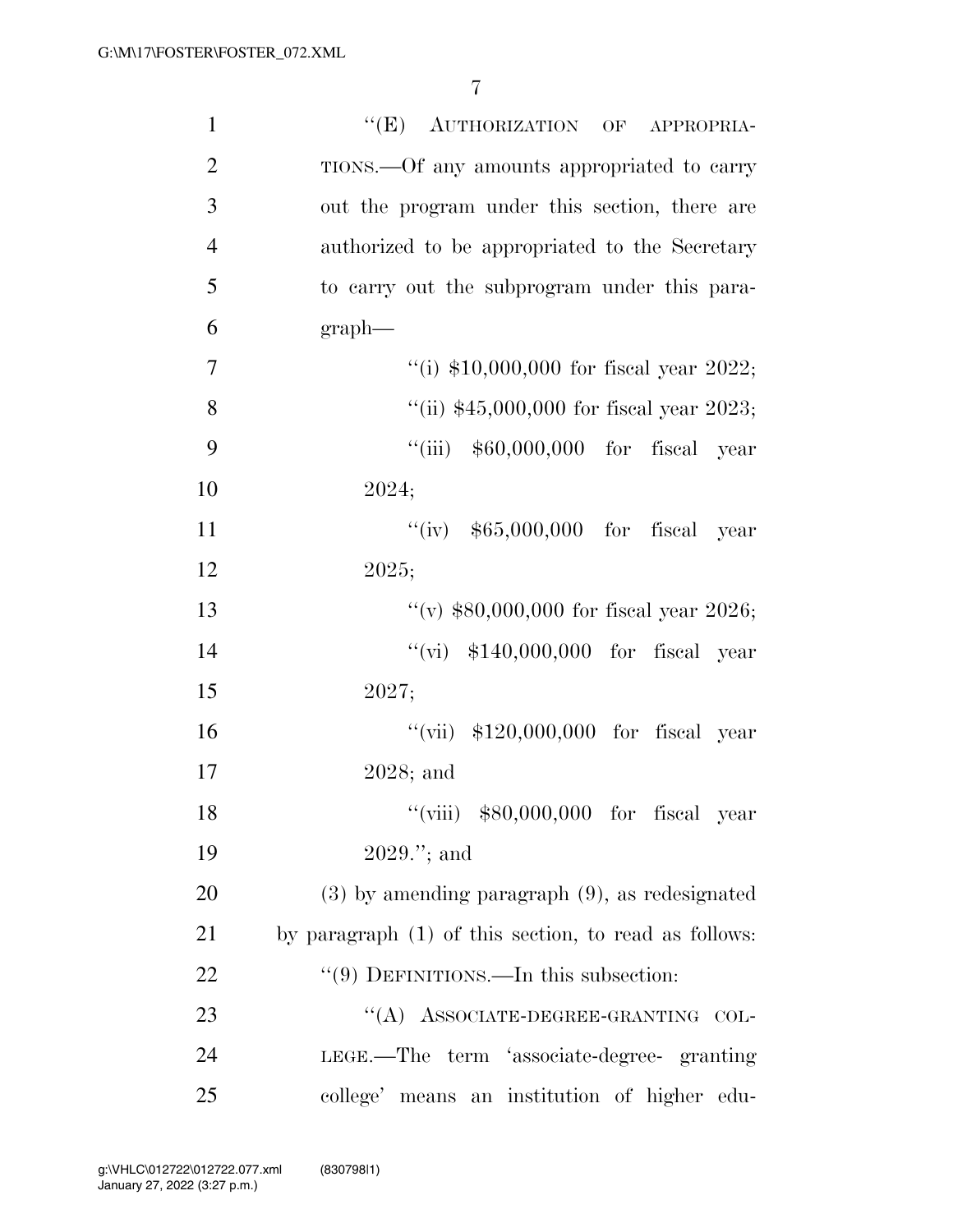| $\mathbf{1}$   | cation (as determined under section 101 of the  |
|----------------|-------------------------------------------------|
| $\overline{2}$ | Higher Education Act of 1965 20 U.S.C. 1001)    |
| 3              | that—                                           |
| $\overline{4}$ | "(i) is a nonprofit institution that of-        |
| 5              | fers a 2-year associate-degree program or a     |
| 6              | 2-year certificate program; or                  |
| $\overline{7}$ | "(ii) is a proprietary institution that         |
| 8              | offers a 2-year associate degree program;       |
| 9              | "(B) JUNIOR FACULTY.—The term 'junior           |
| 10             | faculty' means a faculty member who was         |
| 11             | awarded a doctorate less than 10 years before   |
| 12             | receipt of an award from the grant program de-  |
| 13             | scribed in paragraph $(2)(B)$ ;                 |
| 14             | "(C) JUNIOR OR COMMUNITY COLLEGE.-              |
| 15             | The term "junior or community college: has the  |
| 16             | meaning given the term in section 312 of the    |
| 17             | Higher Education Act of 1965 (20 U.S.C.         |
| 18             | 1058);                                          |
| 19             | "(D) EPSCOR UNIVERSITY.—The term                |
| 20             | 'EPSCoR university' means an institution of     |
| 21             | higher education located in a State eligible to |
| 22             | participate in the program defined in section   |
| 23             | 502 of the America COMPETES Reauthoriza-        |
| 24             | tion Act of 2010 (42 U.S.C. 1862p note);        |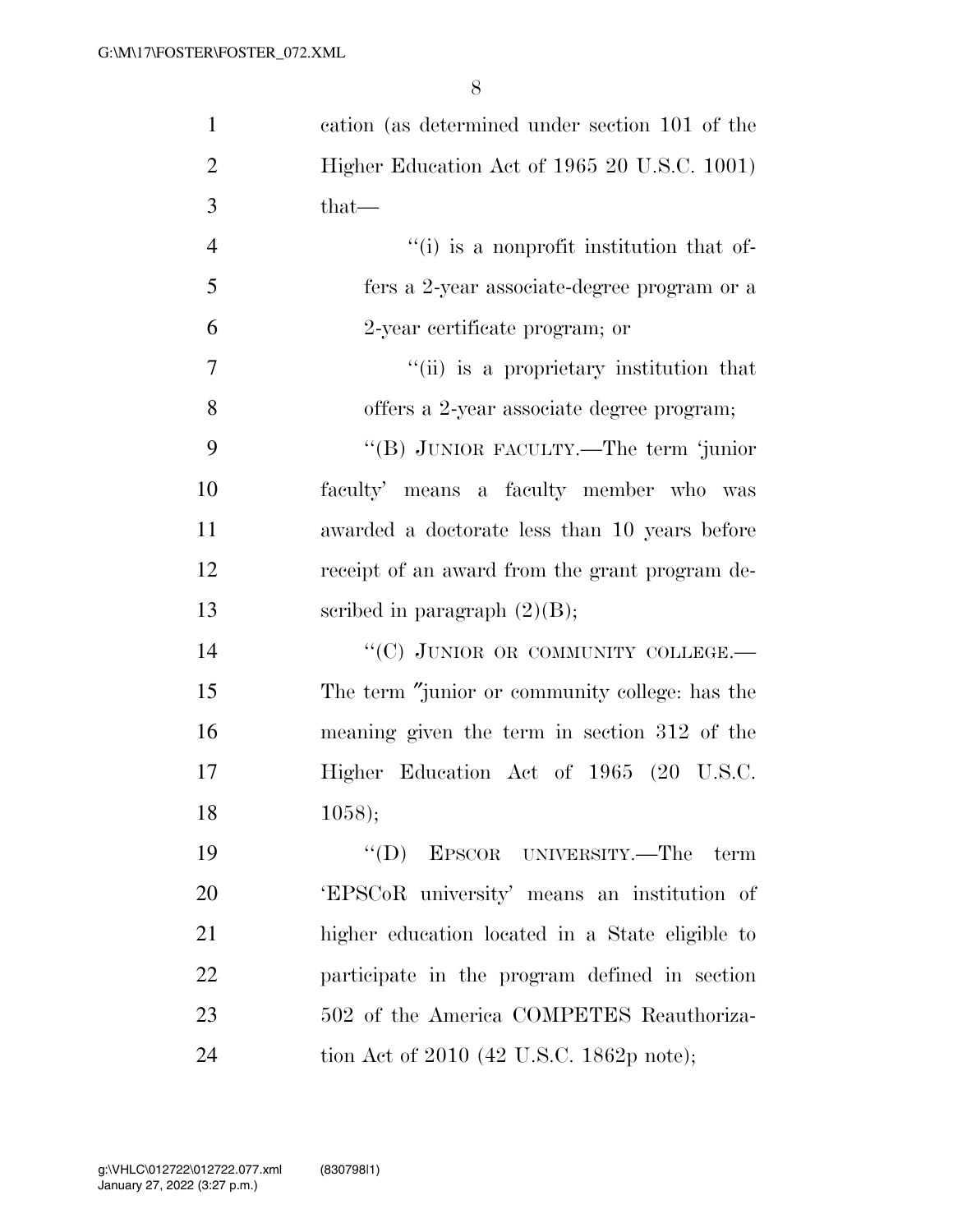1 "'(E) HISTORICALLY BLACK COLLEGE OR UNIVERSITY.—The term 'historically Black col- lege or university' has the meaning given the term 'part B institution' in section 322 of the Higher Education Act of 1965 (20 U.S.C. 6 ;

7 "'(F) MINORITY-SERVING INSTITUTION. The term 'minority-serving institution' means a Hispanic-serving institution, an Alaska Native- serving institution, a Native Hawaiian-serving institutions, a Predominantly Black Institution, an Asian American and Native American Pa- cific Islander-serving institution, or a Native American-serving nontribal institution as de- scribed in section 371 of the Higher Education 16 Act of 1965 (20 U.S.C. 1067q(a)); and

17 "(G) TRIBAL COLLEGE OR UNIVERSITY.— The term 'Tribal College or University' has the meaning given such term in section 316 of the Higher Education Act of 1965 (20 U.S.C. 21  $1059e$ .".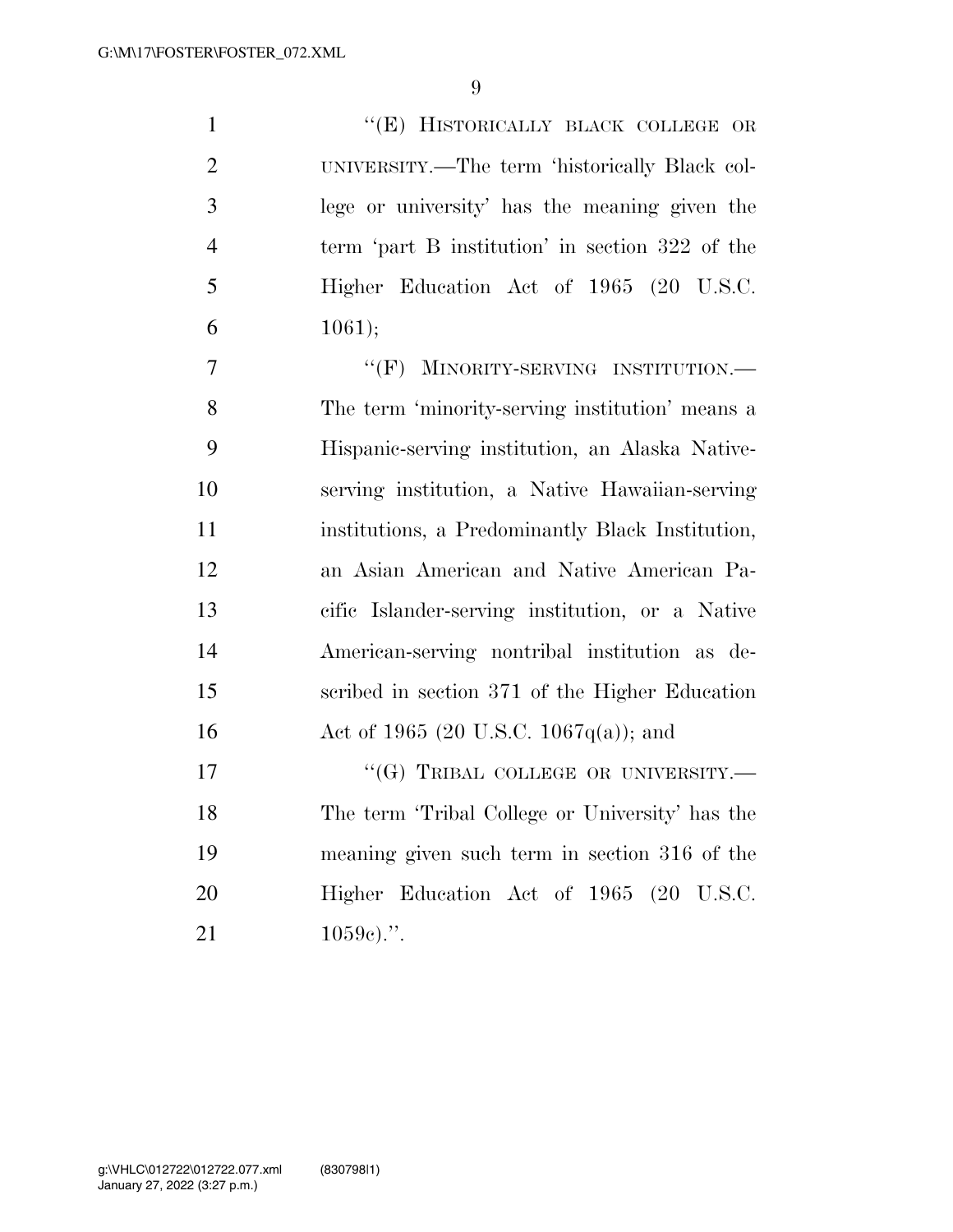|                | SEC. 10675. SCIENCE EDUCATION AND HUMAN RESOURCES            |  |  |  |  |  |  |
|----------------|--------------------------------------------------------------|--|--|--|--|--|--|
| $\overline{2}$ | SCHOLARSHIPS, FELLOWSHIPS, AND<br>RE-                        |  |  |  |  |  |  |
| 3              | <b>SEARCH AND DEVELOPMENT PROJECTS.</b>                      |  |  |  |  |  |  |
| 4              | (a) IN GENERAL.—The purpose of this section is to            |  |  |  |  |  |  |
|                | 5 support a diverse workforce for the complex landscape as-  |  |  |  |  |  |  |
|                | 6 sociated with effective and equitable development of ad-   |  |  |  |  |  |  |
| 7              | vanced nuclear energy technologies, including interdiscipli- |  |  |  |  |  |  |
| 8              | nary research to enable positive impacts and avoid poten-    |  |  |  |  |  |  |
|                |                                                              |  |  |  |  |  |  |

 tial negative impacts across the lifespan of nuclear energy technologies.

 (b) NONTECHNICAL NUCLEAR RESEARCH.—Section 313 of the Omnibus Appropriations Act, 2009 (Public Law 111–8; 42 U.S.C. 16274a) is amended:

14 (1) in subsection (b)(2), after "engineering", by inserting '', which may include nontechnical nuclear research.'';

 (2) in subsection (c), by inserting after para-graph (2) the following:

19 "(3) NONTECHNICAL NUCLEAR RESEARCH.— The term 'nontechnical nuclear research' means re- search with specializations such as social sciences or law that can support an increase in community en- gagement, participation, and confidence in nuclear energy systems, including the navigation of the li- censing required for advanced reactor deployment, 26 aligned with the objectives in section  $951(a)(2)$  of